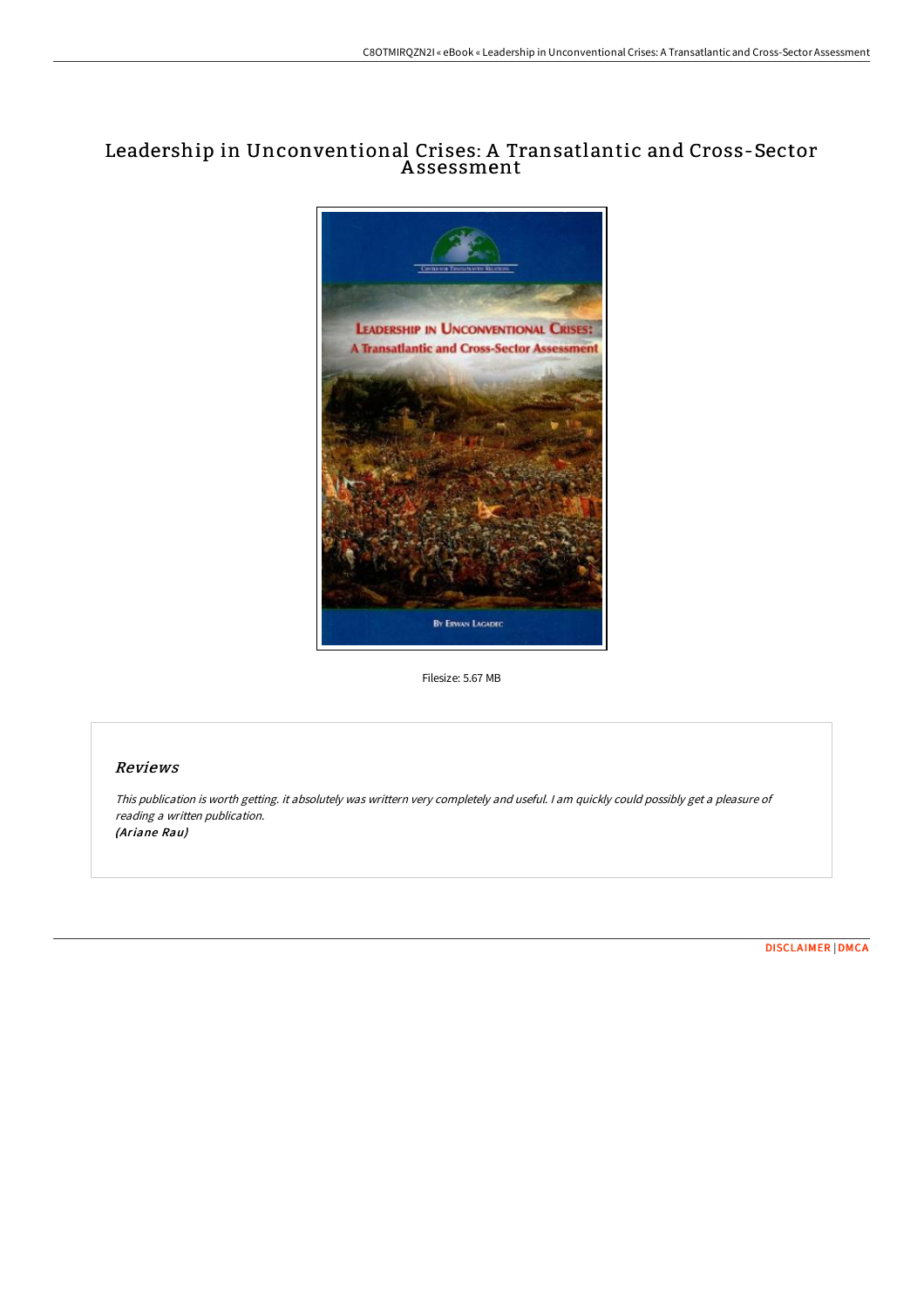## LEADERSHIP IN UNCONVENTIONAL CRISES: A TRANSATLANTIC AND CROSS-SECTOR ASSESSMENT



Brookings Institution. Paperback. Book Condition: new. BRAND NEW, Leadership in Unconventional Crises: A Transatlantic and Cross-Sector Assessment, Erwan Lagadec, 2009 has added an economic recession and the A(H1N1) pandemic to an already daunting list of recent unconventional crises such as 9/11, the anthrax crisis, the SARS outbreak, the 2003 heat wave in Europe, 2004 tsunami, and Hurricane Katrina. These are not aberrant acts of God. Unconventional vulnerabilities in our globalized world, focused on hypercomplex networks, suggest that we have entered the age of unconventional crises. As we face this challenge, simply calling for more assets, more plans, more technical knowledge, or more media training is not enough. All this we know how to do; all this leaders are comfortable with: yet none of it has prevented repeated "failures of leadership" or "failures of imagination." What we must focus on, though it still elicits considerable reluctance, is education that will prod leaders and crisis managers to think on their feet in order to deal with chaotic environments; to wage a war of movement against unconventional threats. We need strategic rethinking of the meaning of leadership and resilience, in addition to mapping out new allocations of roles and responsibilities across organizations, sectors, and countries. To tackle these issues, the Center for Transatlantic Relations in 2006 launched the project "Unconventional Crises, Unconventional Responses: Reforming Leadership in the Age of Catastrophic Crises and 'Hypercomplexity'," under the leadership of Dr. Erwan Lagadec. The project sets up a cross-sector, international platform of leaders and experts. Based on the results of a seminar convened in Washington, D.C., in April 2008, this book describes strategic concepts and organizational tools that have been successful in confronting catastrophic and hypercomplex events.

旨 Read Leader ship in [Unconventional](http://albedo.media/leadership-in-unconventional-crises-a-transatlan.html) Crises: A Transatlantic and Cross-Sector Assessment Online B Download PDF Leader ship in [Unconventional](http://albedo.media/leadership-in-unconventional-crises-a-transatlan.html) Crises: A Transatlantic and Cross-Sector Assessment